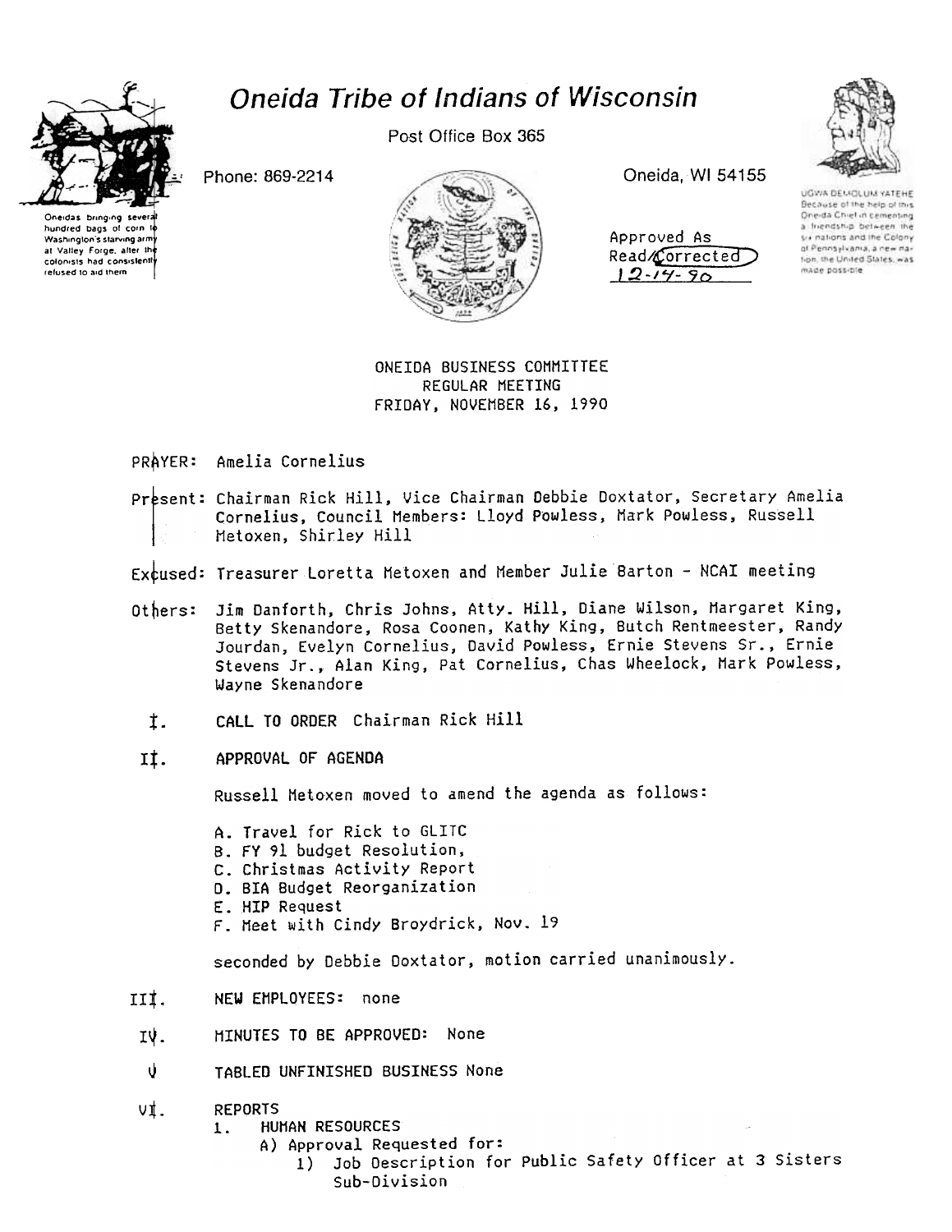ONE IDA TRIBE OF INDIANS OF WISCONSIN NOVEMBER 16, 1990 - REGULAR MEETING Page 2

Human Resources (Cont.)

2) Job Description for Community Worker-Oneida Housing-3 Sisters Sub-Division

Deb $\phi$ ie Doxtator moved to approve contingent upon inclusion of training for the officer, seconded by Shirley Hill, motion carried unanimously.

- B) Hiring Information:
	- 1) Food Service Worker Pool: Roberta A. Anderson; Virginia A. Swamp; Wendel L. Cornelius, Jr.; Rochelle S. Moede; Tina L. Christ john; Beatrice H. Stevens; Ricky A. Denny
	- 2) Home Maintenance and Repair Supervisor Henry Skenandore
- 3) Manager-Human Resources Department Rosa M. Coenen
- C) Transfers/Promotions/Reassignments
	- 1) Dine 8. Theisen transfer to Bingo Worker from Head Start Cook Position.
	- 2) Brenda L. Doxtator to Hedical Records Technician from Health Center Dental Dept.
	- 3) Karen M. Hamilton to Crisis/Respite Worker from Youth Counselor
	- 4) Reassignment of Louise C. King to Assistant Gaming Manager in Gaming Division from Bingo Floor Operations Supervisor
	- 5) Susan R. Paremski to Human Resources Manager in Gaming Division from TV Bingo Supervisor
	- 6) Carol Silva to TV Bingo/Lotto Director from Director of Lotto in Gaming Division
	- 7) Ronald R. Peterson to Sales & Harketing Director from Advertising/Promotions Assistant in the Gaming Division.
	- 8) Michelle L. Cornelius to Accounting Director from Bingo Worker in Bingo.
- 2. TRAVEL REPORTS
	- A) Lloyd Powless -American Indian study Committee Htg Hadison, WI November 12, 1990.

Shirley Hill moved to approve, seconded by Amelia Cornelius, motion carried unanimously.

VII. NEW BUSINESS

RESOLUTIONS - None

- 2. REQUESTS
	- A) Land Committee Hinutes Recommendations Chris Doxtator Defer until Pat Cornelius is present.
	- B) Request for Meeting RE: Gaming Ordinance -Janice Hirth

Meeting for Nov. 17 at 8:30 am. Debbie Doxtator, Atty Hill, Russell Metoxen will represent the BC at the meeting.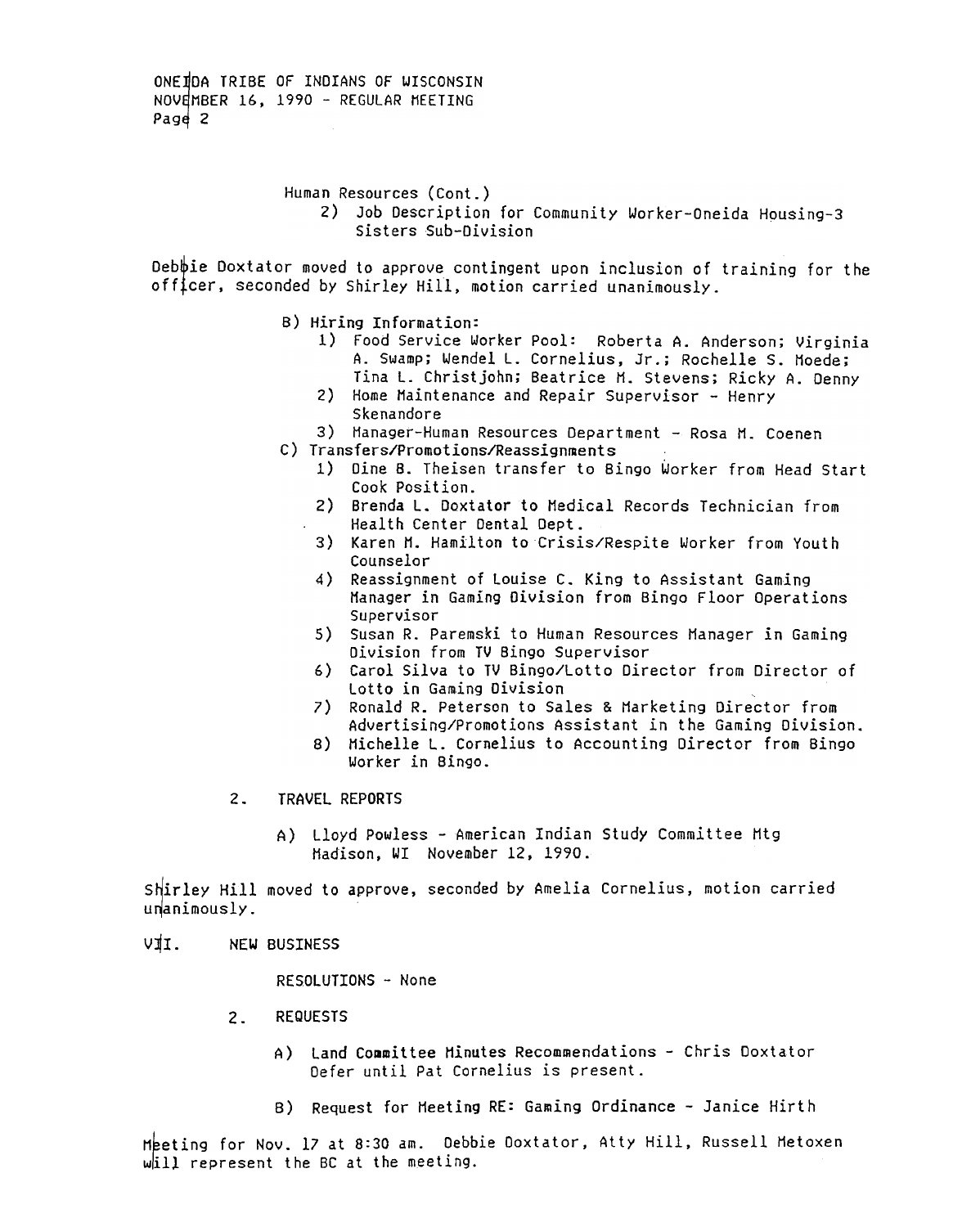ONEIDA TRIBE OF INDIANS OF WISCONSIN NOVEMBER 16, 1990 - REGULAR MEETING Page  $3$ 

> $\mathbf{C}$ Request for Tribal Van - Students from Flandreau Thanksgiving Holiday - Jan. N. Summers

Lloyd Powless moved to refer to Kathy King and Thelma Mclester, seconded by Debbie Doxtator, motion carried unanimously.

D) Process for Policy Development - Chas Wheelock

Previously referred to Kathy King.

E. Resignation of Gaming Commission Member Wesley T Martin, Jr.

Loretta Metoxen moved to accept, seconded Mark Powless, motion carried unanimously.

Debbie Doxtator moved to fill vacancy with existing pool of applicants for the position, second Shirley Hill, motion carried unanimously.

- F) Bingo Pass Requests:
	- 1) Twelve passes for Oneida Do-Do Club Annual Christmas Party - Margaret Skenandore
	- 2) Four passes for Nativity of Our Lord Parish Thanksgiving Oinner Drawings.
	- 3) Information Executive Priviledge Three passes for West Depere Parent Committee for Cub-Scout Fund-raising

Russell Metoxen moved to approve the requests, second Shirley Hill, motion carried unanimously.

G) Request from NARF RE: Death Penalty

Debbie Doxtator moved to send thank you letters to the legislators who provided support, seconded by Mark Powless, motion carried unanimously

Rick Hill informed the Business Committee that he was elected to the NARF Board.

> H) Recommendation for Develin Proposal for FCC-FM Radio Station - Gerald L. Hill

Amelia Cornelius moved to refer to the Planning Dept. and Environmental Dept. for review and recommendation to include pros and cons within 30 days to the Business Committe, seconded Lloyd Powless, motion carried unanimously.

I) Christmas Activity Update - LLoyd Powless

Amelia Cornelius moved to approve the concept of supporting Christmas activities already planned by various tribal departments and to send a flyer to the community with the events listed, seconded by Russell Metoxen, motion carried unanimously. Amelia, Russell and Shirley volunteered to assist Lloyd.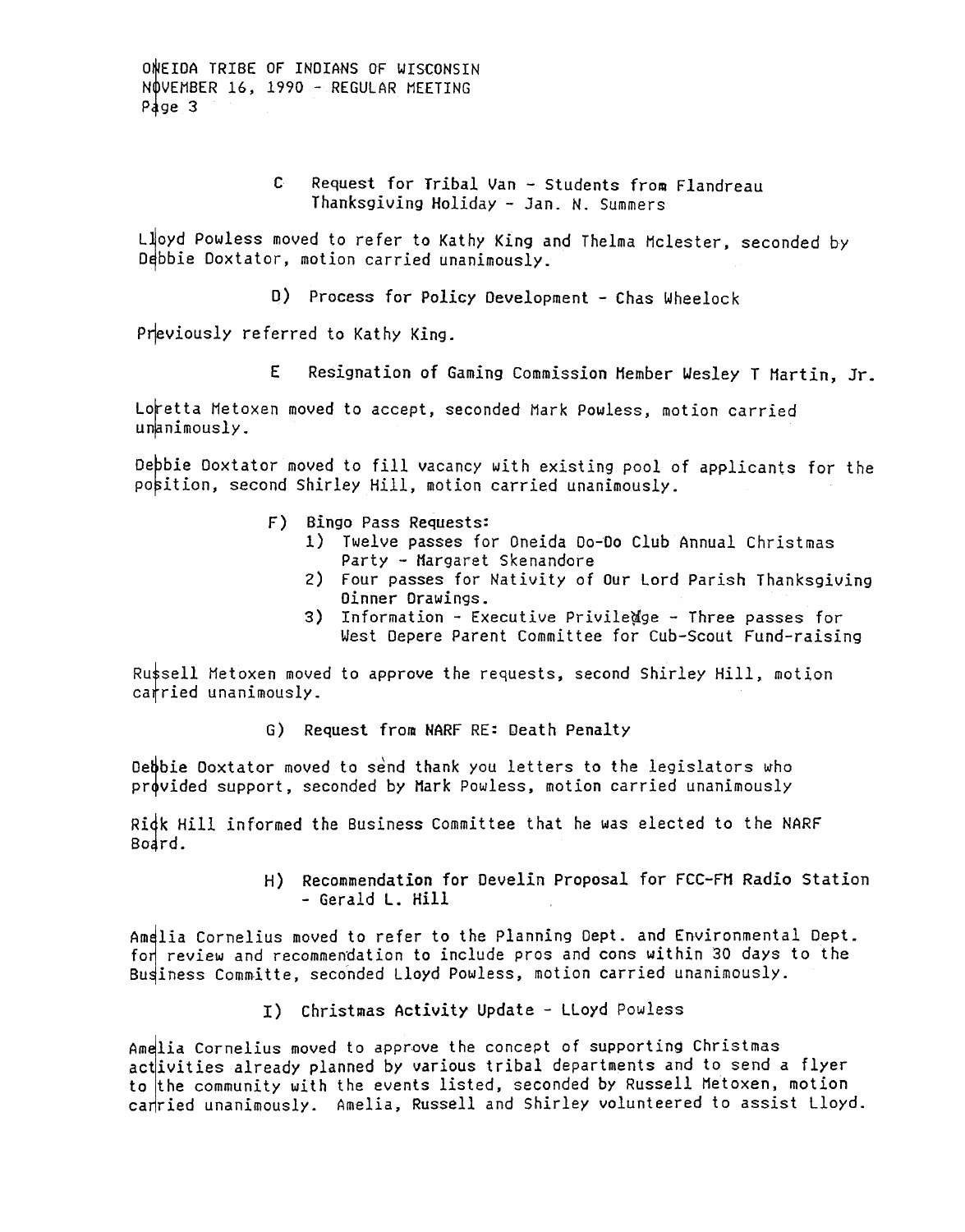ONEIDA TRIBE OF INDIANS OF WISCONSIN N UVEMBER 16, 1990 - REGULAR MEETING  $P$  age 4

J) HIP Request. Policy to do Work off the Reservation.

Debbie Doxtator moved to make this one exception and to refer policy development to the Community Development for HIP and IHS, seconded by Amelia Cornelius, motion carried unanimously.

K) Land Committee Hinutes of Nov. 13, 1990

- 1. Ortek request. refer to Monday meeting with Atty. Cornelius.
- 2. Beneficiary request. Amelia Cornelius moved to approve of Doug Skenandore as beneficiary for Gwen Skenandore, motion carried unanimously.
- 3. Debbie Doxtator moved to approve assignment to Kellogg Bank for A. & G. Johnson, seconded by Shirley Hill, motion carried unanimously.
- 4. Shirley Hill moved to approve standard assignment for Vera Wilson, seconded by Mark Powless, motion carried unanimously-
- 5.1 Shirley Hill moved to approve rental lease for Lyle and Laurie Metoxen, seconded by Debbie Doxtator, motion carried unanimously.
- 6.1 Debbie Doxtator moved to approve rental renewal of Doreen and George Reed seconded by Hark Powless, motion carried unanimously.
- 7 Amelia Cornelius moved to approve lease modification of Bernard Wheelock, seconded by Mark Powless, motion carried unanimously. Reso. 11-16-90-C
- 8. Russell Metoxen moved to approve residential lease for Dan King, seconded by Hark Powless, motion carried unanimously., Resolution ll-16-90-A
- 9. Russell Metoxen moved to approve Richard Robelia name be removed from lease of Carol Robelia, seconded by Shirley Hill, motion carried unanimously- Resolution 11-16-90-0
	- L) BIA Reorganization Report Rick Hill

Lugian supports the reorganization. There will be a meeting with the 4 States on Nov. 26 & 27 at Ashland. Debbie Doxtator moved to support the stance on rebrganization and to submit a letter to the Secretary on our position, seconded by Shirley Hill, motion carried unanimously.

Ru\$sell Hetoxen excused to attend funeral.

H) Heeting with Cindy Broydrick

Cihdy Broydrick will be available to meet with members of the Business Committee on Nov. 19 during the noon hour. It was recommended that the officers, Bobbi Webster, Atty. Skenandore meet with her.

N) Budget Resolution. 11-16-90-8

Depbie Doxtator moved to adopt with amendments and submit to the GTC on Nov 19 meeting, seconded by Lloyd Powless, motion carried unanimously.